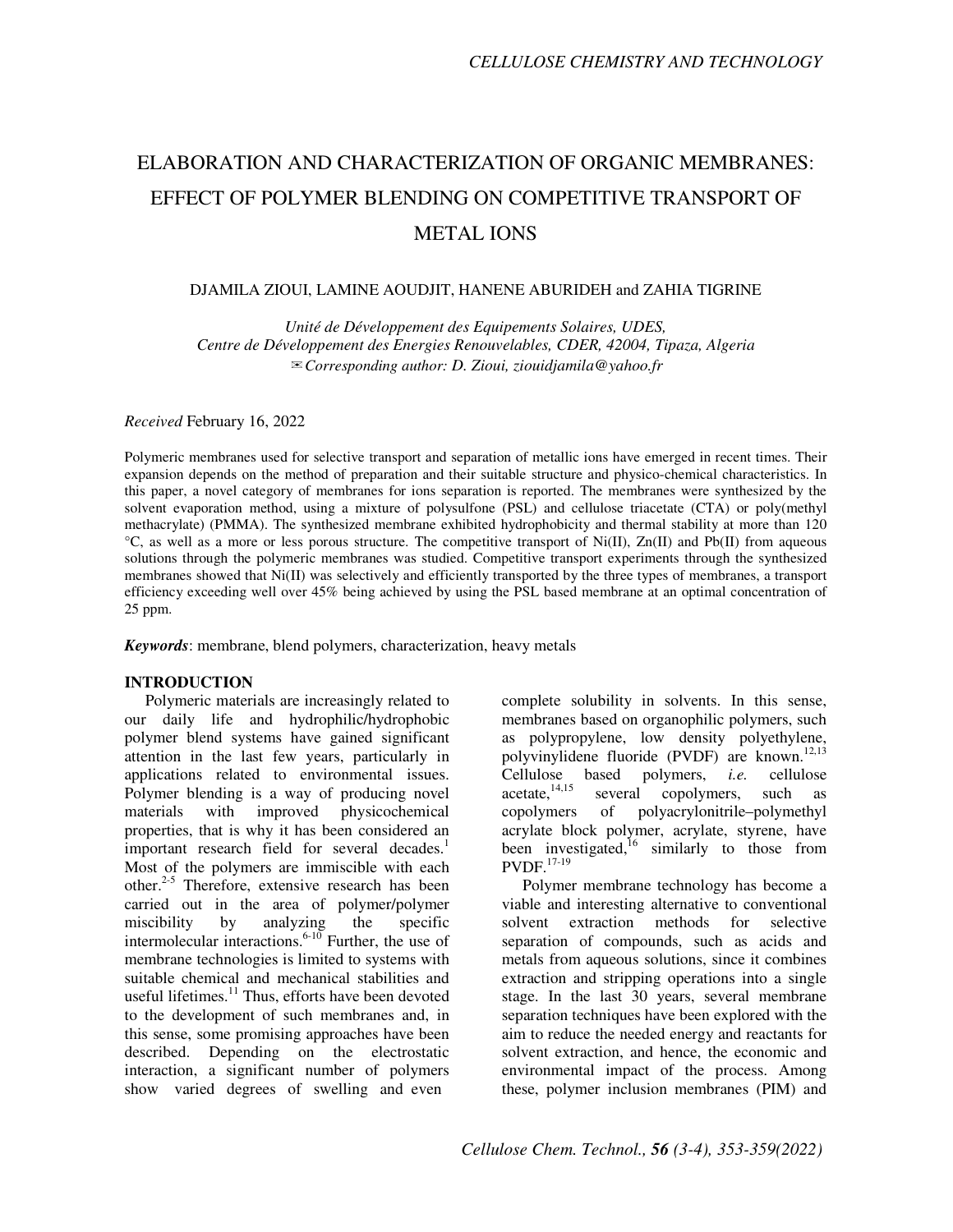supported liquid membranes (SLM) stand out due to their high transport rates, good selectivity and long-term stability. Polymeric membranes have been successfully used in the extraction of metals using solvating-type extractants, such as crown ethers, trioctylphosphine oxide (TOPO), calix[4] crown-6, cyanex 471X, tributyl phosphate (TBP) and di-(2-ethylhexyl) phosphoric acid (D2EHPA).20-30 The superior stability of PIM membranes over other systems and the suitable permeability and selectivity for industrial applications have led the scientific community to increasing the fundamental research in PIM based technologies, considering these membranes an effective alternative to traditional approaches in some niche areas, such as separations in biotechnology, food processing, precious metal recovering, radioactive waste treatment and environmental clean-up of waters, among others.<sup>31</sup> This paper reports on the synthesis of a novel class of polymeric membranes prepared by the solvent evaporation method using a mixture of two polymers: polysulfone (PSL) and cellulose triacetate (CTA), or PSL and poly(methyl methacrylate) (PMMA). The morphological, structural, thermal and mechanical properties of the membranes were determined, as well as their transport efficiency.

#### **EXPERIMENTAL Chemicals**

Polysulfone (PSL beads Mw = 22000), poly (methyl methacrylate) (PMMA powder Mw = 15000) and tetrahydrofuran (THF) were obtained from Sigma Aldrich; cellulose triacetate (CTA pellets Mw = 72000-74000) from Fluka, Cloroform  $(CHCl<sub>3</sub>)$  and copper sulfate (CuSO4.5H2O) from Carlo-Erba, zinc sulfate (Zn SO4,7H2) from Analytica and nickel sulfate (NiSO4.5H2O) from Riedel-de Haen. All reagents were used as received, without any supplementary purification. Aqueous solutions were prepared by dissolving the different reagents in 18 MΩ.cm water from a Milli-Q water purification system.

# **Membrane preparation**

PSL, PSL+CTA and PSL+PMMA membranes were prepared by a previously described procedure.<sup>32</sup> Specifically, 0.5 g of PSL was dissolved in 20 mL of THF, 0.75 g PSL+0.25 g PMMA were dissolved in 20 mL of THF, and 0.75 g PSL+0.25 g CTA were dissolved in 20 mL of CHCl3. The solutions were prepared at room temperature with the help of a magnetic stirrer until complete polymer dissolution, *i.e*., until a homogeneous and transparent solution was obtained. The solution was transferred into a glass plate and the solvent was allowed to evaporate slowly during 24 hours to obtain a polymer film. The resulting membrane was extracted by addition of water.

# **Analysis methodology**

The metal concentrations were determined by sampling at the end of transport (6 hours) aliquots of 0.5 mL each from the feed and strip solutions, and analyzed by flame atomic absorption spectrometry (AAS, Perkin Elmer A Analyst 700). The FTIR spectra were recorded with a Jasco FT/IR-4100 and collected in the ATR mode from 4000 to 500  $\text{cm}^{-1}$  after 32 scans with a resolution of  $4 \text{ cm}^{-1}$ . Scanning electron microscopy (SEM) images of the PIMs were obtained using a Quanta 650 FEG (FEI) Scanning Microscope with an acceleration voltage of 10 kV. The membranes were previously coated with a thin gold layer using sputter coating (Polaron, model SC502 sputter coater). The thermo-gravimetric analyses were achieved using a TGA/SDTA 851 Mettler Toledo apparatus under a high purity nitrogen atmosphere (99.99% minimum purity) and a flow rate of 50 mL.min<sup>-1</sup>. Samples of approximately 4 mg were placed in an aluminum oxide crucible and heated from  $25$  to  $850 °C$  at  $10 °C.min^{-1}$ .

# **Transport experiments**

The cell used for transport experiments consisted of two Teflon compartments with a maximum filling volume of 100 mL, separated by the membrane (Fig. 1). The active membrane area was 9.61 cm<sup>2</sup>. The feed compartment contains various concentrations of ions mixture, the other compartment contains distilled water. Each compartment was provided with a mechanical stirrer.



Figure 1: Scheme of transport cell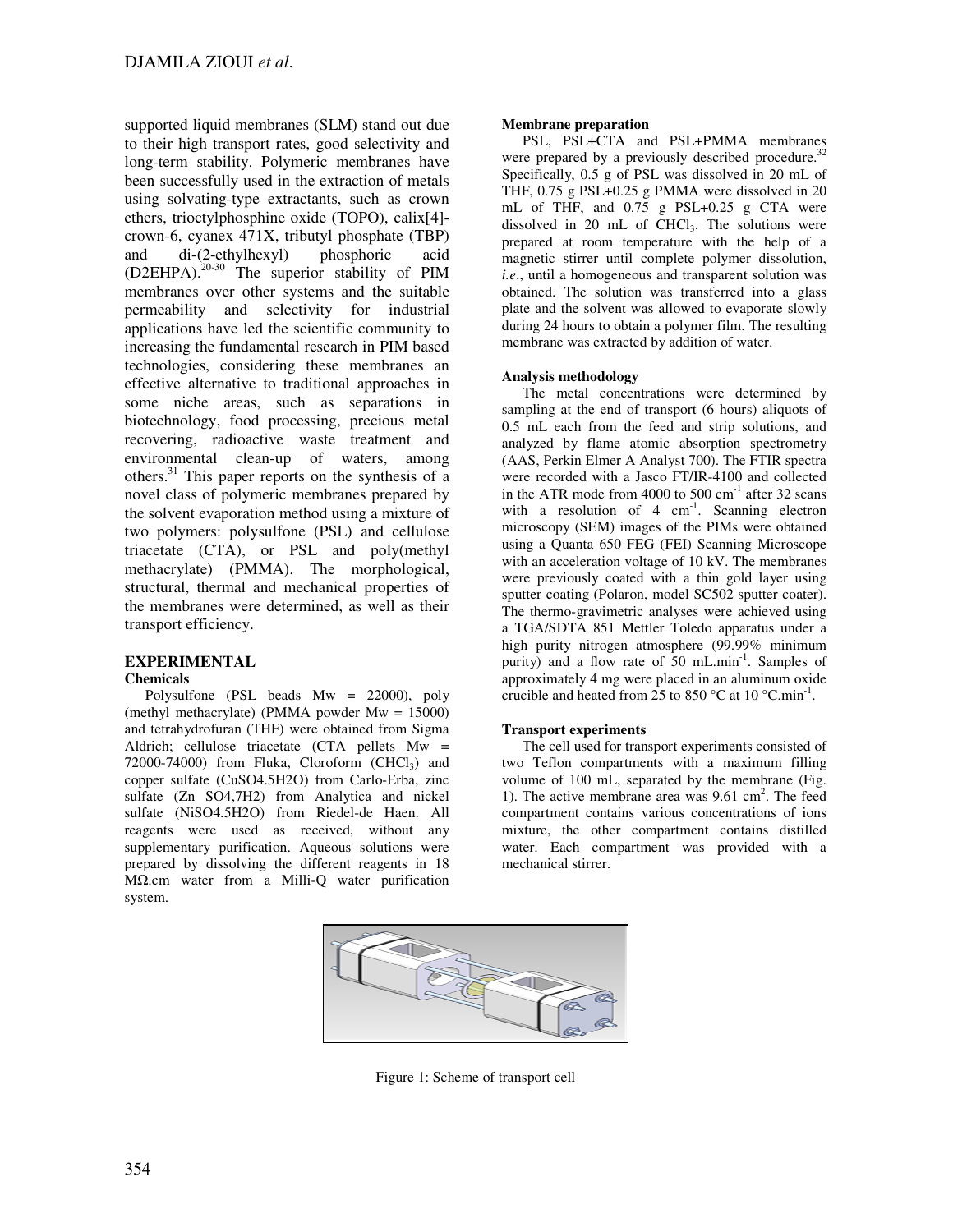The stirring speed of 800 rpm was used, since it was previously verified that such a speed is suitable to minimize the thickness of the boundary layer.<sup>29</sup> The experiments began when starting the stirring motors in the two compartments of the cell. All experiments were performed at 25 °C.

# **RESULTS AND DISCUSSION Membrane characterization**  *Physical characteristics of synthesized membranes*

The densities, thicknesses, the water content and the contact angles  $(\theta)$  of the various membranes are presented in Table 1 and Figure 2. The density was measured by weighing the same area of samples in the dry state, expressed as the mass ratio (mg)/area (cm²). The thickness was calculated using a Fischer coating thickness measuring instrument. The water content, *i.e.* the quantity of water contained in the membrane, was expressed as a ratio ranging from 0 (completely dry) to the value of the material porosity at saturation. The contact angle measurements

(sessile drop in dynamic mode) were performed at room temperature in a Data Physics OCA20 device, using ultrapure water (3 µL droplets) as test liquid. At least 3 measurements were performed on each sample, in different sample locations and the average contact angle was calculated.

The results in Table 1 show that all the developed membranes are strongly hydrophobic. The values obtained for the thickness and density are quite comparable to those of the commercial supports used for the preparation of membranes used in dialysis and in electrodialysis.

The blend of two polymers should modify the contact angle of the membranes, as illustrated by the sequence of contact angle images in Figure 2. The membrane consisting only of polysulfone has a relatively high contact angle, which confirms the hydrophobicity of this polymer. However, the addition of PMMA and especially CTA resulted in a very pronounced decrease in contact angles.

Table 1 Chemical and physical characteristics of membranes

| Membrane     | Thickness<br>(um) | Density<br>(mg/cm <sup>2</sup> ) | Water content<br>$\%$ |
|--------------|-------------------|----------------------------------|-----------------------|
| PSL          | 28                | 6.25                             | 0.79                  |
| PSL+TAC      | 34                | 5.90                             | 3.04                  |
| $PSI + PMMA$ |                   | 14.50                            | 0.86                  |



Figure 2: Water contact angle of different membranes, with the corresponding representative contact angle image for each membrane

#### **Characterization by FTIR**

In order to further evaluate the characteristics of the membranes, the FTIR spectra of PSL, PSL+CTA and PSL+PMMA membranes are shown in Figure 3. The FTIR spectrum of PSL mainly reveals several absorption bands characteristic of the functional groups of this polymer. Table 2 lists the values of the peaks obtained from the FTIR spectra of the different membranes prepared with one or two basic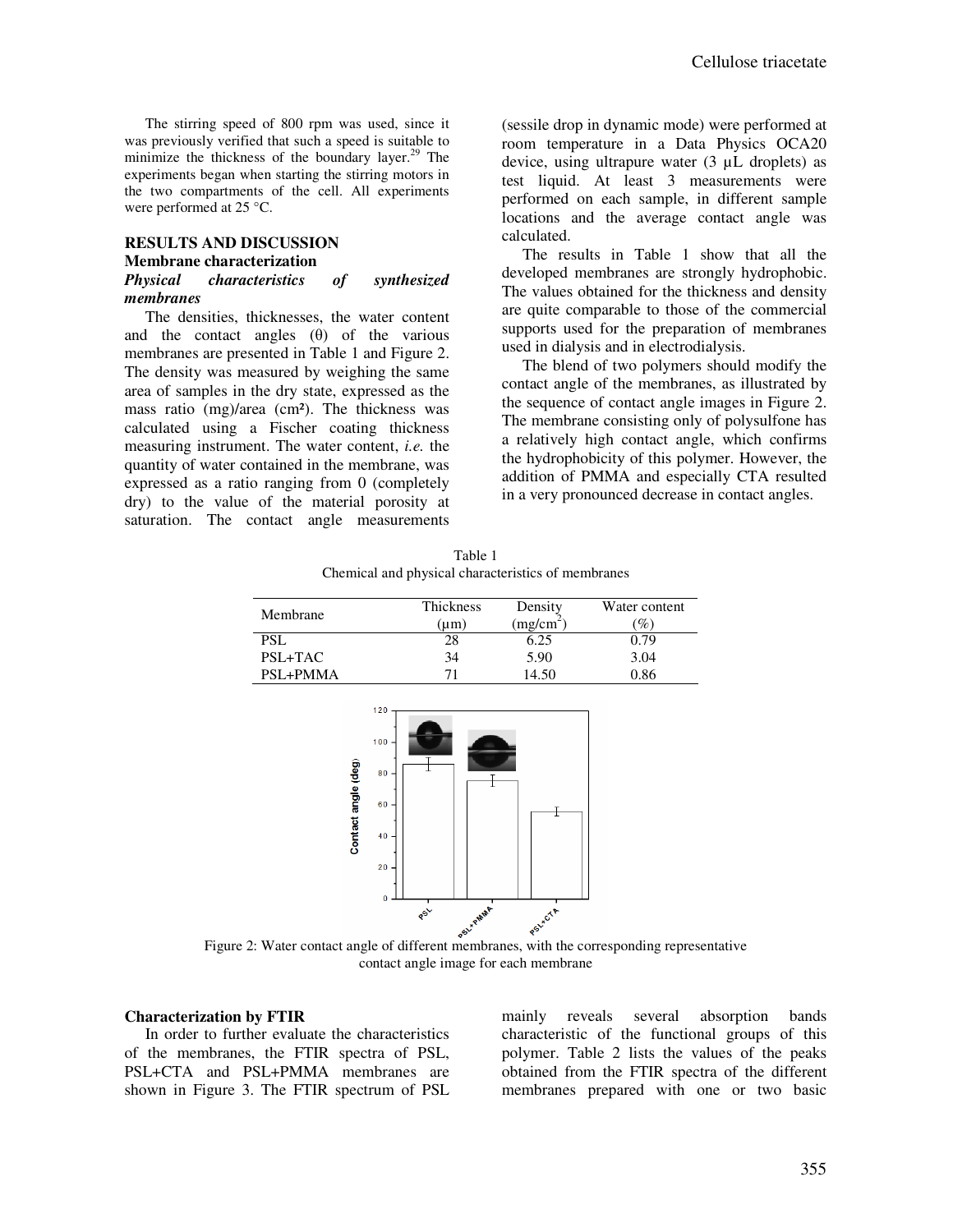polymers, as well as their corresponding assignments. The disappearance of the bands

around  $830 \text{ cm}^{-1}$  and  $554 \text{ cm}^{-1}$  has been noted.



Figure 3: FTIR spectra of the different membranes

| Membrane     | Wavenumber $(cm^{-1})$        | Functional group |  |
|--------------|-------------------------------|------------------|--|
| PSL.         | 3036                          | C-H sym          |  |
|              | 2855                          | C-H asym         |  |
|              | 1580                          | $C= C$           |  |
|              | 1485                          | $-CH3$           |  |
|              | 1371                          | SO <sub>2</sub>  |  |
|              | 1231                          | $(C-O-C)$ asym   |  |
|              | 1040                          | $(C-O-C)$ sym    |  |
|              | 1144                          | $S=O$            |  |
|              | 554                           | $C-S$            |  |
| $PSL + CTA$  | The same bands as for PSL and |                  |  |
|              | 1730                          | $C=O(CTA)$       |  |
|              | Disappearance of bands around |                  |  |
|              | 830 and 554                   |                  |  |
| $PSL + PMMA$ | The same bands as for PSL and |                  |  |
|              | 1727                          | $C=O(PMMA)$      |  |
|              | Disappearance of bands around |                  |  |
|              | 830; 554 and 1580             |                  |  |

Table 2 FTIR peaks and their corresponding assignments of the PSL based membranes

# **Characterization by SEM**

SEM micrographs provide important qualitative (dense or porous structure) and<br>quantitative (porosity and layer thickness) quantitative (porosity and layer thickness) information.<sup>13</sup> Figure 4 presents the SEM micrograph images of the surface and cross section of the membranes. The morphology of the PSL membrane shows the presence of some pores that can reach a diameter of up to 10 microns. This partial porosity decreases sharply with the addition of the second polymer (CTA or PMMA). This decrease could be caused by possible specific interactions that develop between the two polymers.

# **Characterization by TGA**

The thermal properties of the membranes were studied by TGA. Figure 5 shows the thermograms of PSL based membranes. Firstly, the PSL membrane decomposes in two steps, the first one at 155 °C, where the membrane loses only 15% of its initial mass. This mass loss corresponds to the release of the residual solvent. During the second degradation step, which is around  $474 \degree C$ , the membrane loses 85% of its mass, and this corresponds to the degradation of the polymer chains. Meanwhile, the  $PSL + CTA$  and  $PSL +$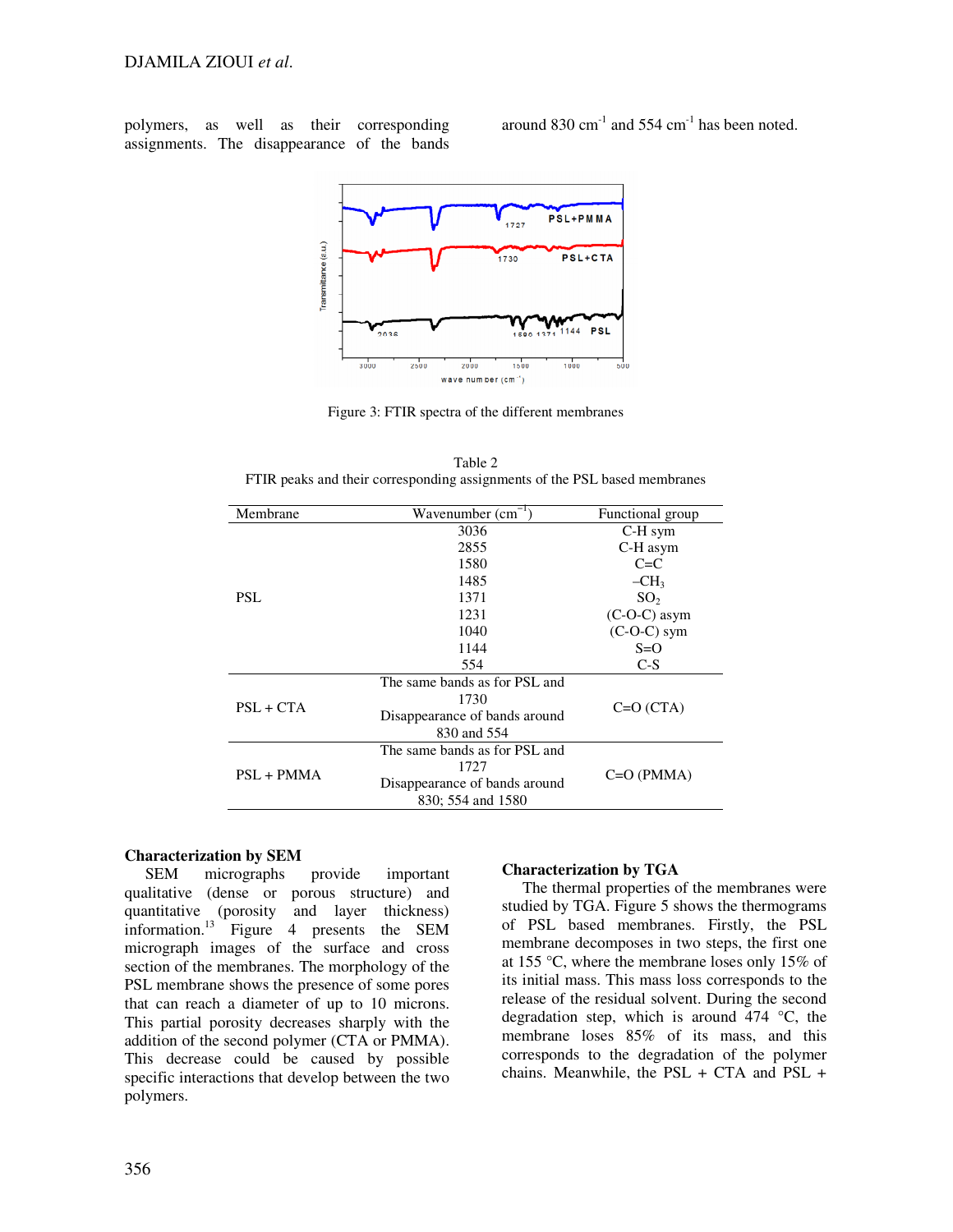PMMA blend membranes decompose in a three steps process.

For both, the first step is attributed to the release of the residual solvent, the second step

represents the thermal degradation of CTA and PMMA, respectively, and the third one is ascribed to the degradation of the PSL polymer.



PSL+PMMA

Figure 4: Surface (a, c and e) and cross section (b, d and f) SEM micrographs of the different membranes



Figure 5: TGA thermograms of the processed membranes

## **Determination of mechanical strength of the membranes**

Adequate mechanical properties are essential for the use of polymeric membranes in various filtration systems, in which good resistance to deformation is necessary. As a result, stress–strain measurements of the developed membranes were made at the Physics Center of Minho University (Portugal). The molecular weight, the degree of crystallinity and the microstructure of the polymeric films are the main factors influencing the mechanical properties. The tensile stress is

measured as a function of the elongation, the test ending at the rupture of the sample.

Figures 6 and 7 illustrate that the PSL membrane is the least elastic because it has the weakest elongation at break. On the other hand, the membrane consisting of the polymer mixture (PSL + PMMA) is the most elastic one, as it has the highest value of elongation at break. However, the membrane  $(PSL + TAC)$  is the most resistant one, as it recorded the highest tensile strength and the highest Young modulus. From these results, we can conclude that adding PMMA to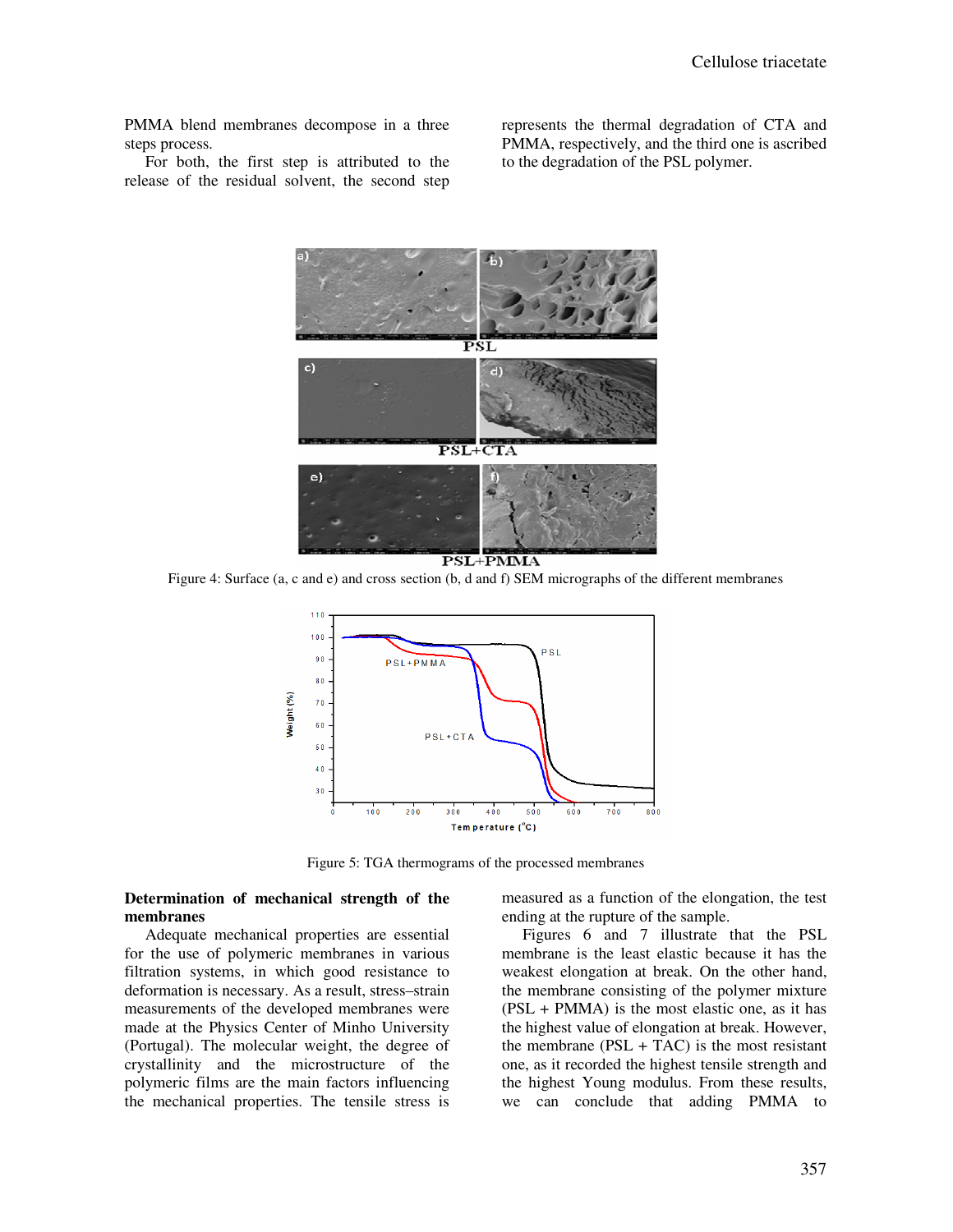polysulfone makes the membrane more elastic, while when adding TAC to PSL, the membrane becomes more resistant.

#### **Transport properties of the membranes**

The prepared membranes were used to study the effect of the polymer mixture on the selective transport of three metal ions:  $Zn^{2+}$ ,  $Cu^{2+}$  and  $Ni^{2+}$ . Figure 8 presents the variation of the transfer percentage of  $\text{Zn}^{2+}$ ,  $\text{Cu}^{2+}$  and  $\text{Ni}^{2+}$ , as a function of the nature of the membrane and of the initial



Figure 6: Stress–strain curves of PSL-based membranes

concentration of the three metal ions in the feed phase, respectively. The transfer of  $Zn^{2+}$  and  $Cu^{2+}$ is very low throughout the concentration range of 25-100 ppm. On the other hand, the nickel ion is efficiently transported from the feed phase to the receiving phase, especially with the membrane consisting solely of polysulfone (PSL), where the optimum concentration of 25 ppm is the one that gave a better yield (47%), which could be explained by the presence of pores, comparing with the other two membranes.



Figure 7: Young's modulus for the different PSLbased membranes



Figure 8: Transport percentages for (a)  $\text{Zn}^{2+}$ , (b)  $\text{Cu}^{2+}$  and (c)  $\text{Ni}^{2+}$ 

#### **CONCLUSION**

PSL, PSL + CTA and PSL + PMMA membranes have been prepared by the solvent evaporation method. The functional groups of all the constituents of each membrane are present. The PSL membrane presents a homogenous porous structure, but this porosity decreases after

adding the second polymer (CTA or PMMA). All the membranes have good thermal stability. The addition of the second polymer to the PSL reduces the hydrophobicity of the membranes, which is due to the presence of hydrophilic groups within the CTA and PMMA polymers. The comparative study of the transport across the